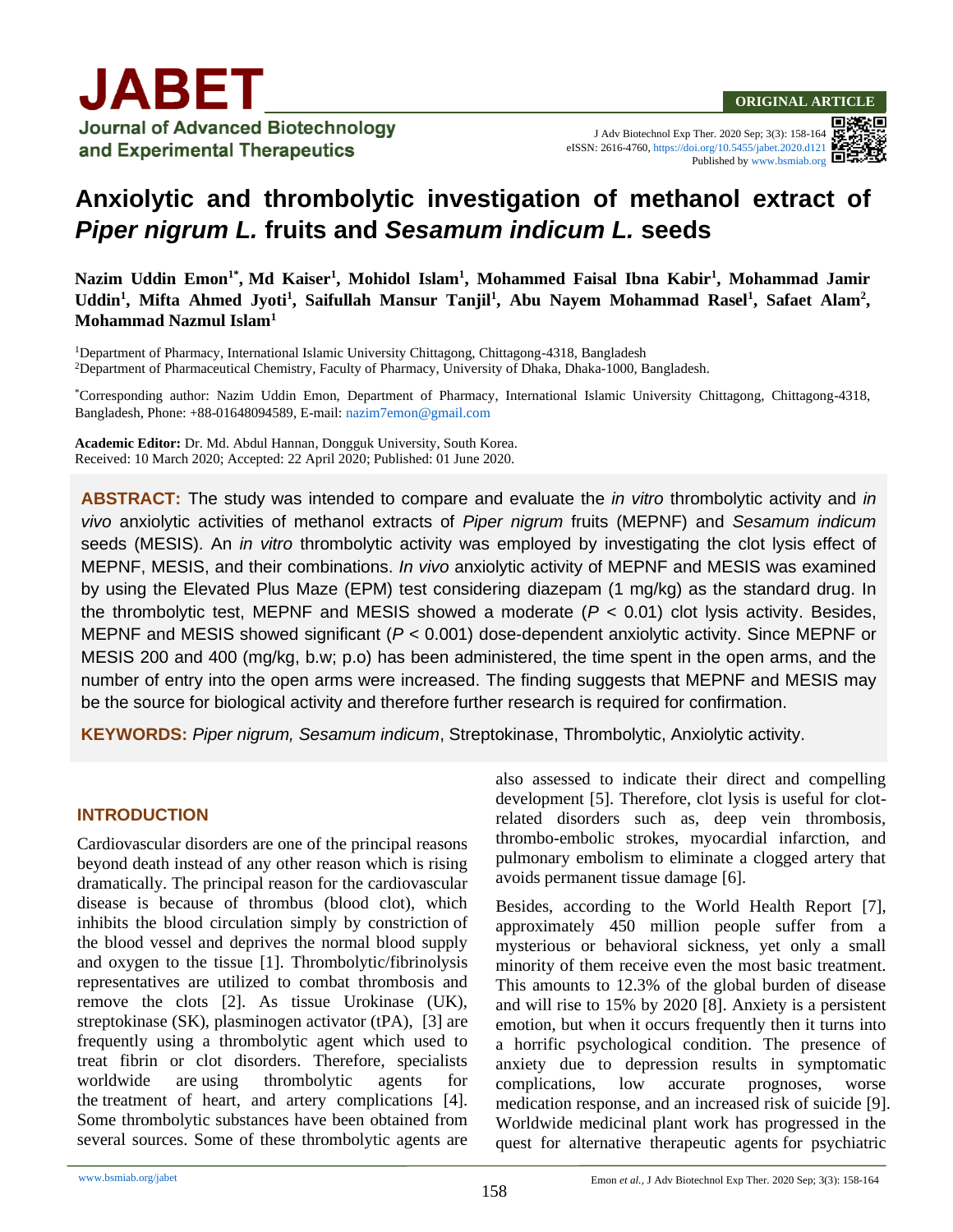disorders, the pharmacological effects of certain plants were demonstrated in many animal models. Medicinal plant products extracted from natural products are used extensively around the world to treat these chronic diseases and for the treatment of mild and lifethreatening illness [\[10\]](#page-5-9). Bangladeshi people living in rural areas consume medicinal plants as their principal source of health care and play a key role in treating many diseases [\[11\]](#page-5-10). From that, point of view *Piper nigrum* (Family: Piperaceae) which is popularly called "Golmarich, Kalimeris" in West Bengal, India, and in Bangladesh. It is known as a hefty climbing bush. Leaves of this plant are extensively praised, whole, adjusted at the base, in a matter of seconds taper at zenith. *P.nigrum* contains alkaloids, aflatoxin, greasy oil oleoresin, and gum [\[12\]](#page-5-11). The fruit of the plant has been used as carminative, anti-periodic, rubefacient, stimulant, and aphrodisiac; used mostly for cough and cold recovery [\[13\]](#page-5-12).

Another one is *Sesamum indicum* (Family: Edaliaceae) is commonly called "Sesame Benne". Plants can be branched or un-branched. Seeds are remarkably rich in a fixed oil (up to 55%) comprising fundamentally of glycerides of oleic and linoleic acids and palmitic, stearic and myristic acids. Additionally, it also contains strong fats, stearin, palmitin, and myrisin, a crystalline substance, sesamin; sesamolin, which separates to a phenolic substance, sesamol, sesamin, protein, vitamin A and E, folic acid and minerals. Leaves contain a sticky substance and mucilage [\[14\]](#page-5-13). A flavonoid glycoside pedalin has been segregated from leaves [\[13\]](#page-5-12). The plant has been traditionally used to treat clot lysis, high calories, ingestion, swelling, ulcers, asthma, and cough. The leaves and seeds are astringent. The combination of leaves with water was used to treat child cholera, diarrhea, dysentery, catarrh, and bladder disorders. [\[15\]](#page-5-14). The existing research is to be investigated the thrombolytic and anxiolytic activities of methanol extracts of *Piper nigrum* fruits, *Sesamum indicum* seeds, and their combinations. Also, the study covers the anxiolytic activities of methanol extracts of *Piper nigrum* fruits and *Sesamum indicum* seeds.

## **MATERIALS AND METHODS**

#### **Collection and identification of the plants**

In April 2019, *Piper nigrum* L. fruits and *Sesamum indicum* L*.* seeds were collected from the nearby forest of Chittagong, Bangladesh for the experiment. After that, the taxonomy of the plants has been confirmed by Dr. Sheikh Bokhtear Uddin, (Professor, Department of Botany, University of Chittagong, Chittagong-4331, Bangladesh) and stored the plant specimen for the further analysis (accession no: CTGUH-1335 and

CTGUH-2712). After washing, the obtained plant fruits and seeds were dried throughout shade at low temperatures for twenty days and ground using a suitable blender machine. The coursed powder materials were then put in an impermeable container and kept in a cool, safe, and warm place until further study. In the case of ethical considerations, all the study protocols have been approved and the protocol was approved by the P&D committee (Pharm-P&D17/08'-19) of the department of pharmacy, International Islamic University Chittagong.

#### **Animals**

For the experiment, Swiss-albino mice (25-30 g) were obtained from the International Centre for Diarrhoeal Disease Research, Bangladesh (ICDDR,B). Before the study, for one week, all animals were accustomed to the new environment. The animals were kept at 25 ° C temperature, comparative humidity (55-65%), and 12 h day/light cycle in a well-ventilated animal house during the experimental phase. Standard laboratory food and drinking water (*Ad libitum*) were given to the experimental animals.

## **Drug and chemicals**

The drug that was exploited for the analyses of anxiolytic activity diazepam were purchased from Square Pharmaceutical Ltd, Bangladesh. For thrombolytic activity, economically available lyophilized Streptokinase (SK) vials (Polamin Werk GmbH, Herdecke, Germany) of 1500000 IU was borrowed from Sanofi Bangladesh Ltd. Besides, all other chemicals used in the experiment were pharmaceutical grade.

#### **Extraction process**

The granulated powder substance approximately (800 g) was soaked in 2.4 liters of methanol and kept in a glass bottle. The bottle was then shaken regularly and continued about 15 days for complete mixing. Then, it was filtered by the Whatman filter paper (Bibby RE200, Sterilin Ltd, UK) and concentrated by using a water bath at 60-65 °C temperature and finally, 11.27 g crude extract was obtained from *Piper nigrum* L. fruits and 8.2 g crude extract have been obtained S*esamum indicum* L. seeds. The concentrate was then kept at  $4 \degree C$  for the reservation as well as for further investigation.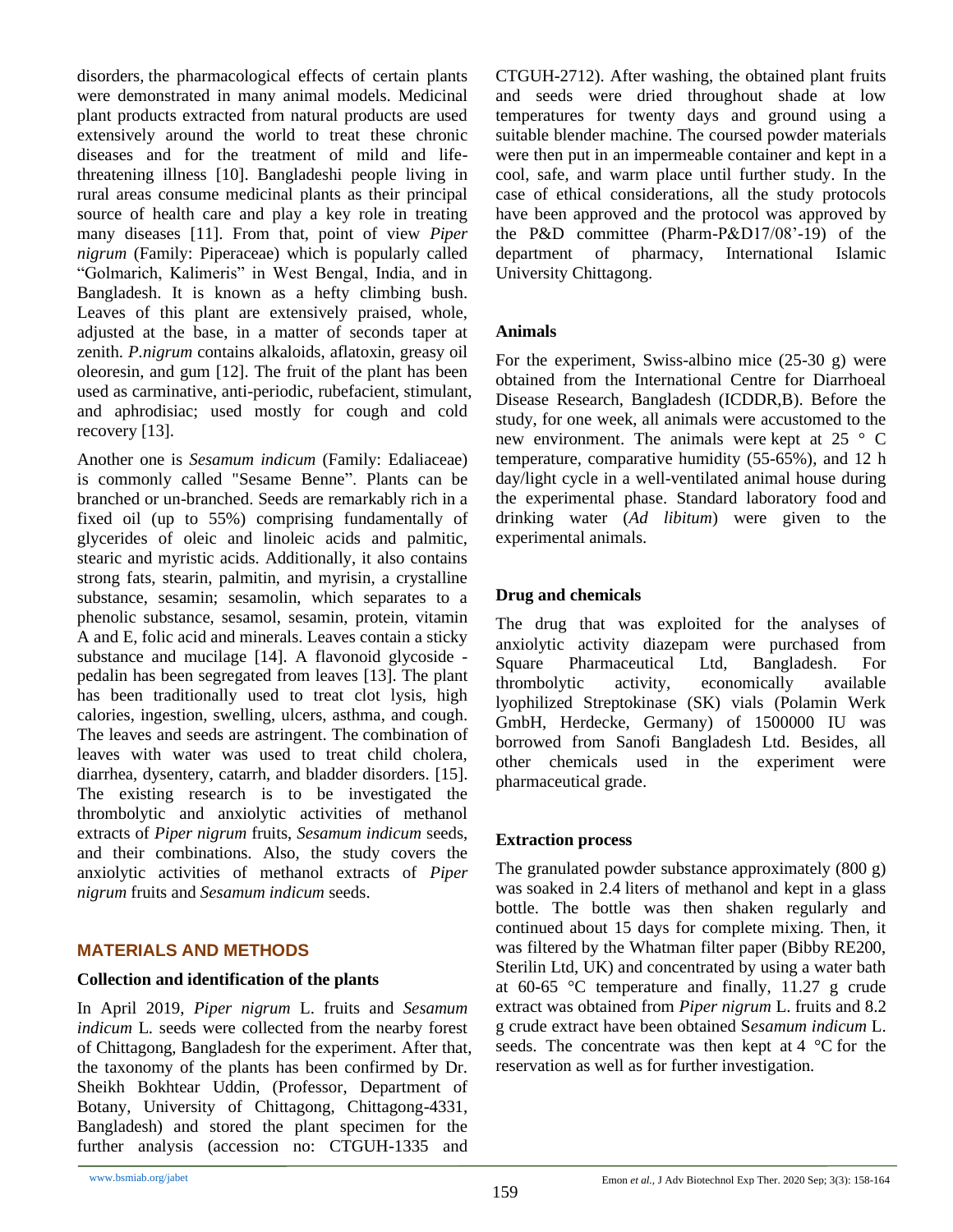#### *In vitro* **thrombolytic test**

#### *Preparation of extract*

10 mL of distilled water is used to suspend 10 mg of the extract and vigorously shaken by the vortex mixer. By that point, the suspension was vacuumed to remove the insoluble elements supernatant and was removed by filter paper (Whatman No. 1). The extracts were then prepared to evaluate the *in vitro* thrombolytic activity [\[4\]](#page-5-3).

## *Streptokinase (SK) solution preparation*

5 mL of clean distilled water was added to the commercially available SK-15, 00,000 I.U. (Polamin Werk GmbH) bottle that was then properly mixed. From the suspension, 100 μL (30,000 I.U) was used as a stock solution for the *in vitro* thrombolysis investigation. [\[4\]](#page-5-3).

## *Specimen for thrombolytic test*

The experiment was performed using the previously established protocol mentioned by Emon et.al; [\[16\]](#page-5-15) and the study was approved by the Ethics Committee, Department of Pharmacy, International Islamic University Chittagong. For this research, blood (5 mL) were taken from the physically strong human volunteers  $(n = 10)$  having no history of NSAID and anticoagulants for 10 days. 500 μL of blood has been transferred to the early measured Eppendorf and sustained in the incubator at 37 °C for 45 minutes. After the formation of coagulation, the serum was completely separated from the Eppendorf. Each tube containing only coagulation has been weighed further in order to determine the exact weight of the coagulation. Then 100 μL of plant extract was added to the tubes. The test tube containing plant extract was suspended in the incubator and fixed the temperature at 37 ° C for 90 minutes. The blood serum has been withdrawn after the clot lysis and the tube has been measured once again to track the weight difference after the formation of clot lysis.

% clot lysis = 
$$
\frac{\text{Weight of the lysis clot}}{\text{Weight of clot before lysis}} \times 10
$$

#### **Acute oral toxicity test**

A single oral dose limit of 2000 (mg/kg, b.w; p.o) for employing the acute oral toxicity test was carried out in compliance with the OECD 425 guidelines (OECD, 236) [\[17\]](#page-5-16). For this study, five swiss albino mice have randomly selected. One animal was first dosed at the target test dose and was then monitored for 24 hours.

The remaining four animals were also dosed to 2000 mg/kg sequentially, for recording the overall testing of 5 animals. At least one in the first 30 minutes of dosage, regularly during the first 24 hours and daily for the next 13 days, for a total of 14 days, each animal was monitored individually for toxicity signs.

## *In vivo* **anxiolytic activity**

### *Elevated plus maze test (EPM)*

The study for estimating anxiolytic activity has been employed by using the method which was listed in [\[18,](#page-5-17) [19\]](#page-5-18). In an elevated plus-maze test, the instrument was formed with two open and two shut arms of wood over one another individually shaping a figure like plus-sign. The EPM (EPM; 30 cm  $\times$  6 cm, each arm) was arranged 50 cm over the ground. The mice were decorated into six groups where each group consisting of three mice. Group Ⅰ received control solutions (Tween-80, 10 mg/mL, b.w; p.o) and standard drug diazepam (1 mg/kg, b.w; i.p), has been administered to group Ⅱ. Besides, group Ⅲ-Ⅵ received MEPNF and MESIS (400 and 200 mg/kg; p.o) respectively. After the application of the medication, every animal was put at the focal point of the instrument to face one of the closed arms. The number of the entry in the open and close arm and time spent in the open arm has been recorded for 5 min after administration of the test samples [\[20\]](#page-5-19).

#### Percentage of the period spent in the arm =

Time in open arm Open arm time + close arm time

#### **Statistical analysis**

Graph pad prism version 5.0 was used to analyze experimental results. Data was submitted as SEM ± Mean. One-way ANOVA followed by Dunnett's Multiple Comparison Test has performed for statistical analysis. The  $P < 0.05$ ,  $P < 0.01$ , and  $P < 0.001$  were considered statistically significant.

# **RESULTS**

## **Effect of extracts on thrombolytic activity and acute toxicity**

The expansion of 100  $\mu$ L SK, a positive control (30,000) I.U.) to the coagulations alongside an hour and a half of brooding at 37 °C, showed  $75.01 \pm 3.20$  % ( $P < 0.001$ ) clot lysis. The *in vitro* thrombolytic action study uncovered that MEPNF and MESIS showed  $35.4 \pm 2.4\%$  $(P < 0.01)$  and 32.94  $\pm$  1.23 % (P < 0.01) activity and the summary of the clot lysis of MEPNF and MESIS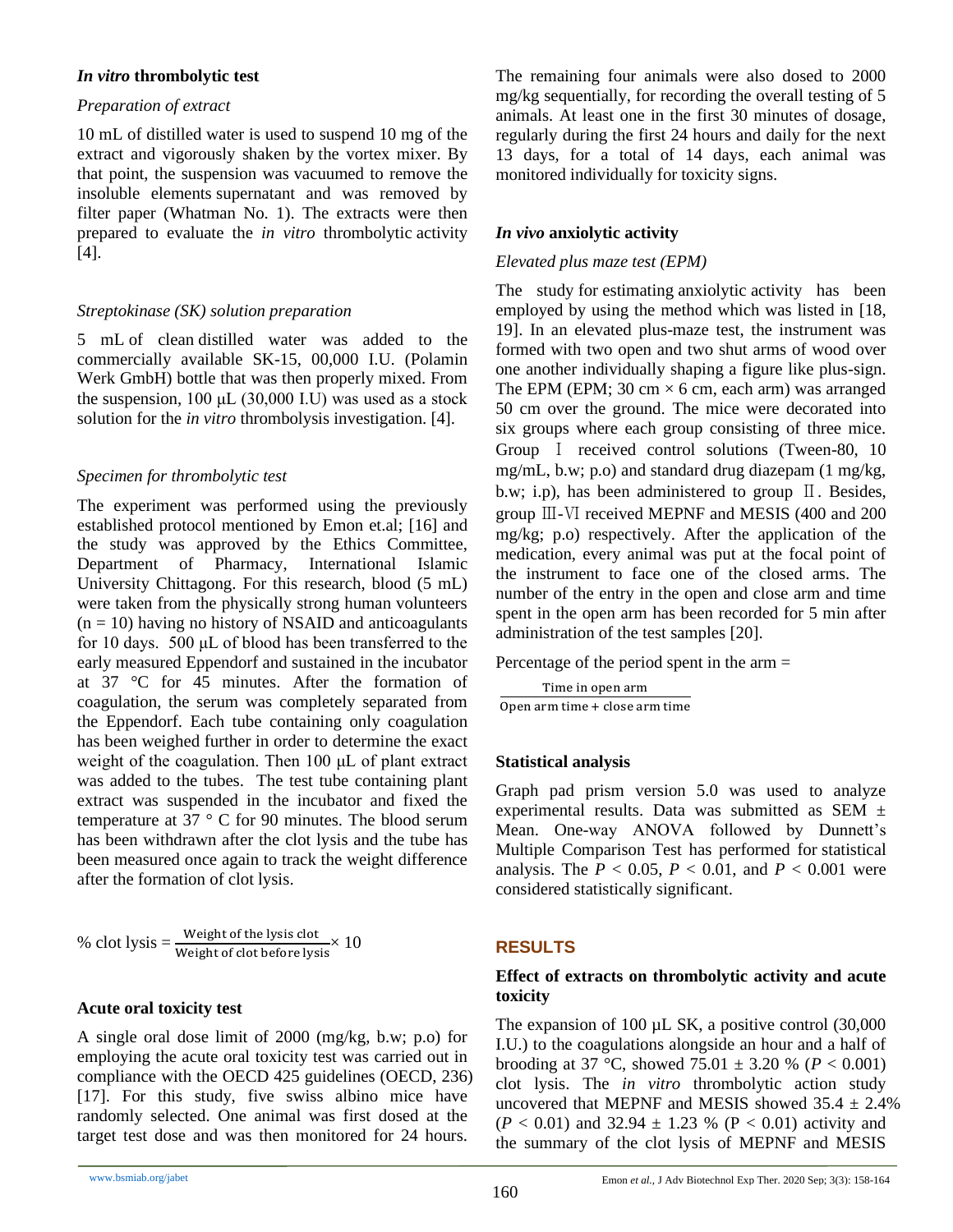and their combination has been shown in Figure 1. Further, no morbidity, skin deterioration, or any physical degradation has appeared as explained by acute toxicity.



**Figure 1.** *In vitro* thrombolytic activity of test samples. Values are presented as mean  $\pm$  SEM; One-way analysis of variance (ANOVA) followed by Dunnett's test.  $*P < 0.05$ ,  $*P < 0.01$ , and  $**P < 0.001$ is considered as significant compared with the control. Note: MEPNF = Methanol extract of *Piper nigrum* fruits and MESIS = Methanol extract *Sesamum indicum* seeds, SW = 1% Tween 80, and SKT = Streptokinase**.**

#### **Effect of extracts on elevated plus maze (EPM)**

In the EPM, after the administration of test drugs, the number of open arm entries and spent time in the open arm has been increased significantly ( $P < 0.1$ , and  $P <$ 0.01). MEPNF and MESIS showed dose dependent reduction of the number of entrances in the close arm and the spent of time in the close arm. After the administration of MESIS 400 mg/kg, the mice showed maximum entrance  $(35.33 \pm 1.85, P < 0.001)$  and spent comparatively high time  $(74.06 \pm 2.51 \text{ sec}, P < 0.001)$  in the open arm. The overall result has been shown in Figures 2 and 3.



**Figure 2.** *In vitro* thrombolytic activity (number of the entry in open arms) of test samples. Values are presented as mean  $\pm$  SEM; Oneway analysis of variance (ANOVA) followed by Dunnett's test. \*\**P*  $\leq 0.01$ , and \*\*\**P*  $\leq 0.001$  is considered as significant compared with the control. Note: MEPNF = Methanol extract of *Piper nigrum* fruits and MESIS = Methanol extract *Sesamum indicum* seeds, TWN = 1% Tween 80, and DFN = Diazepam**.**



**Figure 3.** *In vivo* anxiolytic activity (time spent in open arms) of test samples. Values are presented as mean ± SEM; One-way analysis of variance (ANOVA) followed by Dunnett's test.  $***P$  < 0.001 is considered as significant compared with the control. Note: MEPNF = Methanol extract of *Piper nigrum* fruits and MESIS = Methanol extract *Sesamum indicum* seeds, TWN = 1% Tween 80, and DFN = Diazepam**.**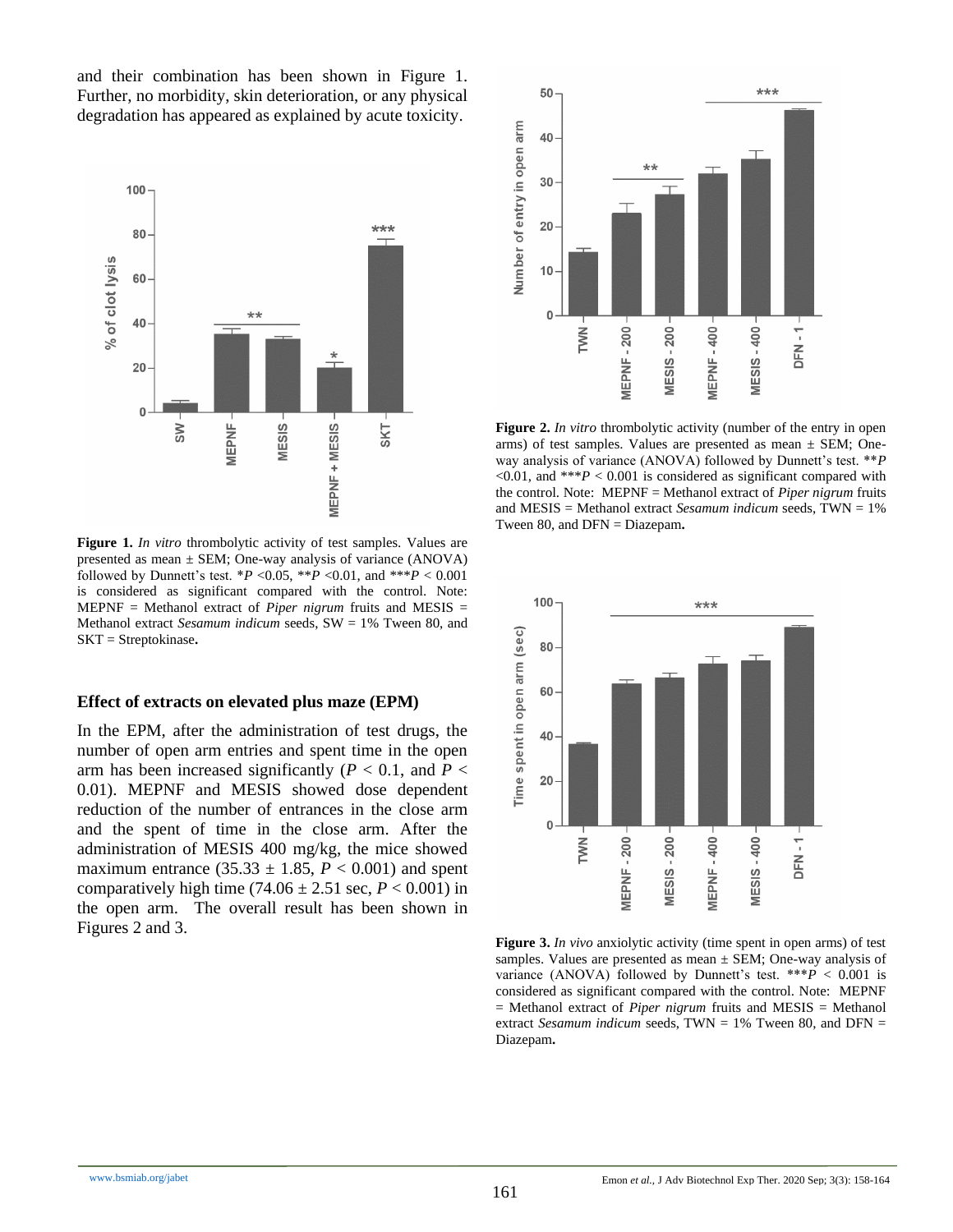## **DISCUSSION**

Phytopharmaceutical work has now developed a new field for the discovery of drugs from plant derivate that cure certain disorders and renew the focus in herbal medicines. Around 30 % of medicines are made from plant derivatives [\[21\]](#page-5-20). This study examined the thrombolytic and anxiolytic effect of methanol extract of *Piper nigrum* fruits (MEPNF), methanol extract of *Sesamum indicum* seeds (MESIS), and their combination*.*  Several researchers have conducted a series of studies to identify plants and natural food resources which contains thrombolytic (anti-platelet, and anti-coagulant) activity and the finding suggests that the intake of such a food contributes to stokes and cardiac disorder to prevention [\[22\]](#page-5-21). There are several plant products with a thrombolytic capacity. These are Garlic (*Allium sativum*) [\[23\]](#page-5-22), *Flammulina velutipes* [\[24\]](#page-5-23), *Pleurotus ostreatus* [\[25\]](#page-6-0), *Crocus sativus* Linn (indraceae) [\[4\]](#page-5-3), Ginger (*Zingiber officinale*) [\[26\]](#page-6-1), *Lumbricus rubellus* [\[27\]](#page-6-2), and *Ganoderma lucidum* [\[28\]](#page-6-3), chungkook-jang [\[29\]](#page-6-4), *Spirodela polyrhiza* [\[28\]](#page-6-3), and natto [\[30\]](#page-6-5) correspondingly. Our analysis of MEPNF, MESIS, and MEPNF + MESIS indicates a moderate probability of clot lysis as opposed to saline water. Compared to the controls, the rise in clotting lysis by MEPNF, MESIS, and MEPNF+ MESIS indicates its potential application in coagulation-related disorders. The plasminogen enzyme stimulates the majority of thrombolytic agents and removes the related fibrin in order to restore blood supply into blood congested vessels [\[31\]](#page-6-6). The clot lysis activity was observed both for the MEPNF and MESIS, which mean methanol soluble compounds of *Piper nigrum* fruits and *Sesamum indicum* seeds contain thrombolytic responsible constituents [\[32\]](#page-6-7). The plasminogen cell-binding surface is readily stimulated through plasmin that can result in fibrinolysis whereas other plants are using their enzymes as a fibrinolysis effect [\[16\]](#page-5-15). Furthermore, the plasminogen activator bacterial, Staphylokinase streptokinase, serves as cofactor molecules that help to form exosites and enhance the enzyme's substrate presentation. Staphylokinase stimulates plasminogen to dissolve the blood clotting and also destroys cellular extra-cellular matrix and fibrin fibers [\[33\]](#page-6-8).

The EPM is a widely recognized assessment and is particularly susceptible to the actions of both anxiolytic and anxiogenic medications on type A (GABAA) gamma amino-butyric corrosive benzodiazepine complex [\[34\]](#page-6-9). In EPM, normally standard mice would recommend passing much of their time in the closed arms. That preference seems to reflect an aversion to open arms generated by open space fears. A drug such as diazepam that improves open arm exploration is considered anxiolytic and the reverse is true for

anxiogenic substances [\[35\]](#page-6-10). The methanol extract of *Piper nigrum* fruits and *Sesamum indicum* seeds (200 and 400 mg/kg b.w) has had an anxiolytic effect in mice because it increases open arm entry and spends more time in open arms of the EPM. These results may be linked to the effects of extract components that have on the behavior of γ-aminobutyric acid transaminase (GABA-t). They are supposed to increase the levels of GABA in the brain to suppress anxiety [\[36\]](#page-6-11). Acute therapy of methanol extract or dried leaves has been shown to improve calmness, modulate moods, and alleviate experimental tension in healthy young participants [\[37\]](#page-6-12). In our study, the MEPNF, MESIS, and MEPNF+MESIS showed moderate thrombolytic activity which supposed to their phytochemicals. Besides, MEPNF and MESIS showed significant anxiolytic activity in animal model which may be possible because of the presence of phytochemicals that increase the level of GABA in the brain.

## **CONCLUSIONS**

This study tends to be presumed that, the methanol extracts of *Piper nigrum* fruits and *Sesamum indicum* seeds have significant possibilities as a candidate for anxiolytic activity having moderate thrombolytic properties and fascinated to discover the dynamic component(s) in charge of the anxiolytic and thrombolytic effect of these plants. This is just an initial report so that, the author suggests to investigate in further to identify the medicinal and medical possibilities.

## **ACKNOWLEDGEMENT**

The researcher would like to thank Mr. A.T.M. Mostafa Kamal, chairman and Assistant Professor, and the Department of Pharmacy, International Islamic University Chittagong, Chittagong 4318, Bangladesh for their supports and facilities for carrying out this research work.

# **AUTHORS CONTRIBUTIONS**

The research protocol was conceptualized, prepared, and designed by NUE. SA and MNI supervised the investigations. Along with NUE the laboratory experiment performed by MJU, MFIK, MAJ, SMT, ANMR. Together, MI and MK collected and analyzed the information. Data processing and software analysis were performed by NUE and MI. In preparation of the draft manuscript, NUE and MK participated. SA and MNI reviewed and corrected the error of the draft and with NUE they finalized the draft. A native English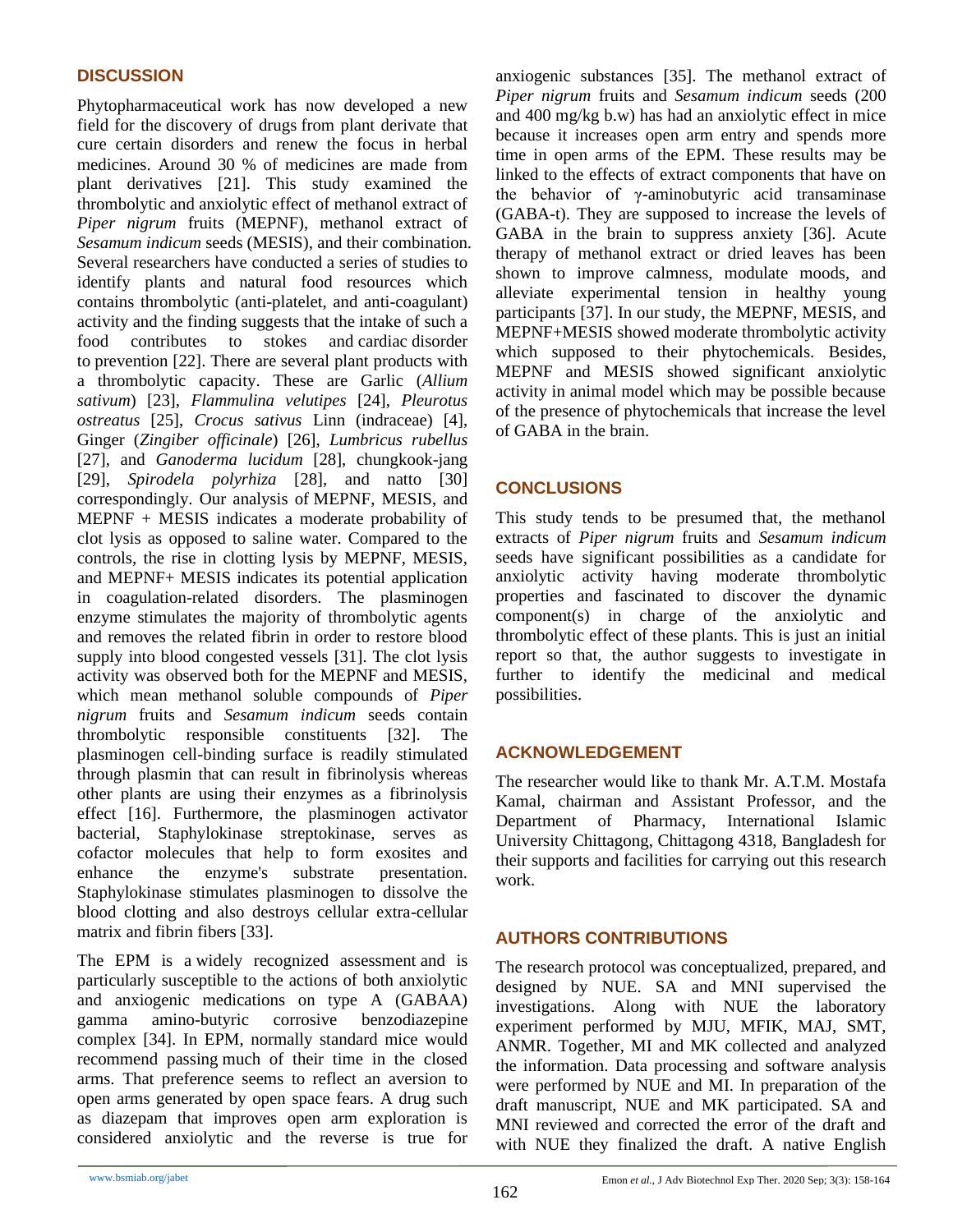speaker then reviewed the text, and all the authors agreed eventually to publish the manuscript draft.

### **FUNDING**

The study was conducted by the self-financial means.

### **CONFLICTS OF INTEREST**

Authors declared that they have no conflict of interest.

#### **REFERENCES**

- <span id="page-5-0"></span>[1] Sai Sandeep Y, Panigrahi M, Divya G, Beena D. Evaluation of in vitro thrombolytic activity of phytochemicals in Bacopa monnieri Linn. Journal of Pharmacy Research. 2012;5:100-1.
- <span id="page-5-1"></span>[2] Apu AS, Chowdhury FA, Khatun F, Jamaluddin A, Pathan AH, Pal A. Phytochemical screening and in vitro evaluation of pharmacological activities of Aphanamixis polystachya (Wall) Parker fruit extracts. Tropical Journal of Pharmaceutical Research. 2013;12:111-6.
- <span id="page-5-2"></span>[3] Mucklow J. Thrombolytic treatment. Streptokinase is more economical than alteplase. BMJ: British Medical Journal. 1995;311:1506.
- <span id="page-5-3"></span>[4] Prasad S, Kashyap RS, Deopujari JY, Purohit HJ, Taori GM, Daginawala HF. Effect of Fagonia arabica (Dhamasa) on in vitro thrombolysis. BMC Complementary and Alternative Medicine. 2007;7:36.
- <span id="page-5-4"></span>[5] Komorowicz E, Kolev K, Lerant I, Machovich R. Flow rate–modulated dissolution of fibrin with clot-embedded and circulating proteases. Circulation research. 1998;82:1102-8.
- <span id="page-5-5"></span>[6] Rahman MA, Sultana R, Emran TB, Islam MS, Rahman MA, Chakma JS, et al. Effects of organic extracts of six Bangladeshi plants on in vitro thrombolysis and cytotoxicity. BMC Complement Altern Med. 2013;13:25.
- <span id="page-5-6"></span>[7] Organization WH. The World Health Report 2001: Mental health: new understanding, new hope: World Health Organization; 2001.
- <span id="page-5-7"></span>[8] Herrera-Ruiz M, García-Beltrán Y, Mora S, Díaz-Véliz G, Viana GS, Tortoriello J, et al. Antidepressant and anxiolytic effects of hydroalcoholic extract from Salvia elegans. J Ethnopharmaco. 2006;107:53-8.
- <span id="page-5-8"></span>[9] Kara S, Yazici KM, Güleç C, Ünsal I. Mixed anxiety– depressive disorder and major depressive disorder: comparison of the severity of illness and biological variables. Psychiatry research. 2000;94:59-66.
- <span id="page-5-9"></span>[10] Adnan M, Chy NU, Mostafa Kamal A, Azad MOK, Paul A, Uddin SB, et al. Investigation of the biological activities and characterization of bioactive constituents of Ophiorrhiza rugosa var. prostrata (D. Don) & Mondal leaves through in vivo, in vitro, and in silico approaches. Molecules (Basel, Switzerland). 2019;24:1367.
- <span id="page-5-10"></span>[11] Mollik MAH, Hossan MS, Paul AK, Taufiq-Ur-Rahman M, Jahan R, Rahmatullah M. A comparative analysis of medicinal plants used by folk medicinal healers in three districts of Bangladesh and inquiry as to mode of selection of medicinal plants. Ethnobotany Research and Applications. 2010;8:195-218.
- <span id="page-5-11"></span>[12] Rastogi RM. Compendium of Indian medicinal plants. Central Drug Research Institute, Lucknow, India. 1990;1:388-9.
- <span id="page-5-12"></span>[13] Rastogi RP, Mehrotra B. Compendium of Indian medicinal plants: Central Drug Research Institute; 1990.
- <span id="page-5-13"></span>[14] Hasan SR, Hossain MM, Akter R, Jamila M, Mazumder MEH, Rahman S. DPPH free radical scavenging activity of some Bangladeshi medicinal plants. Journal of Medicinal plants research. 2009;3:875-9.
- <span id="page-5-14"></span>[15] Ibrahim M, Tarrannum T, Ahsan Q, Kuddus MR, Rashid RB, Rashid MA. Anti-diarrheal, antimicrobial and membrane stabilizing activity of sarcochlamys pulcherrima gaudich. 2014.
- <span id="page-5-15"></span>[16] Emon NU, Jahan I, Sayeed MA. Investigation of antinociceptive, anti-inflammatory and thrombolytic activity of Caesalpinia digyna (Rottl.) leaves by experimental and computational approaches. Advances in Traditional Medicine. 2020:1-9.
- <span id="page-5-16"></span>[17] Kifayatullah M, Mustafa MS, Sengupta P, Sarker MMR, Das A, Das SK. Evaluation of the acute and sub-acute toxicity of the ethanolic extract of Pericampylus glaucus (Lam.) Merr. in BALB/c mice. Journal of Acute Disease. 2015;4:309-15.
- <span id="page-5-17"></span>[18] Lister RG. The use of a plus-maze to measure anxiety in the mouse. Psychopharmacology. 1987;92:180-5.
- <span id="page-5-18"></span>[19] Pellow S, Chopin P, File SE, Briley M. Validation of open: closed arm entries in an elevated plus-maze as a measure of anxiety in the rat. Journal of neuroscience methods. 1985;14:149-67.
- <span id="page-5-19"></span>[20] Ali SF, Chandra O, Hasan M. Effects of an organophosphate (dichlorvos) on open field behavior and locomotor activity: correlation with regional brain monoamine levels. Psychopharmacology. 1980;68:37-42.
- <span id="page-5-20"></span>[21] Ramjan A, Hossain M, Runa JF, Md H, Mahmodul I. Evaluation of thrombolytic potential of three medicinal plants available in Bangladesh, as a potent source of thrombolytic compounds. Avicenna journal of phytomedicine. 2014;4:430.
- <span id="page-5-21"></span>[22] Emon NU, Jahan I, Rudra S, Aktar M, Islam N. In Vitro Comparative Cardioprotective Activity of Methanol Extract of Caesalpinia Digyna (Rottl.) Stems and Senna Sophera (L.) Roxb. Stems.
- <span id="page-5-22"></span>[23] Bordia A, Verma S, Srivastava K. Effect of garlic (Allium sativum) on blood lipids, blood sugar, fibrinogen and fibrinolytic activity in patients with coronary artery disease. Prostaglandins, leukotrienes and essential fatty acids. 1998;58:257-63.
- <span id="page-5-23"></span>[24] Shin HH, Choi HS. Purification and partial characterization of a metalloprotease in Flammulina velutipes. Journal of Microbiology-Seoul-. 1998;36:20-5.